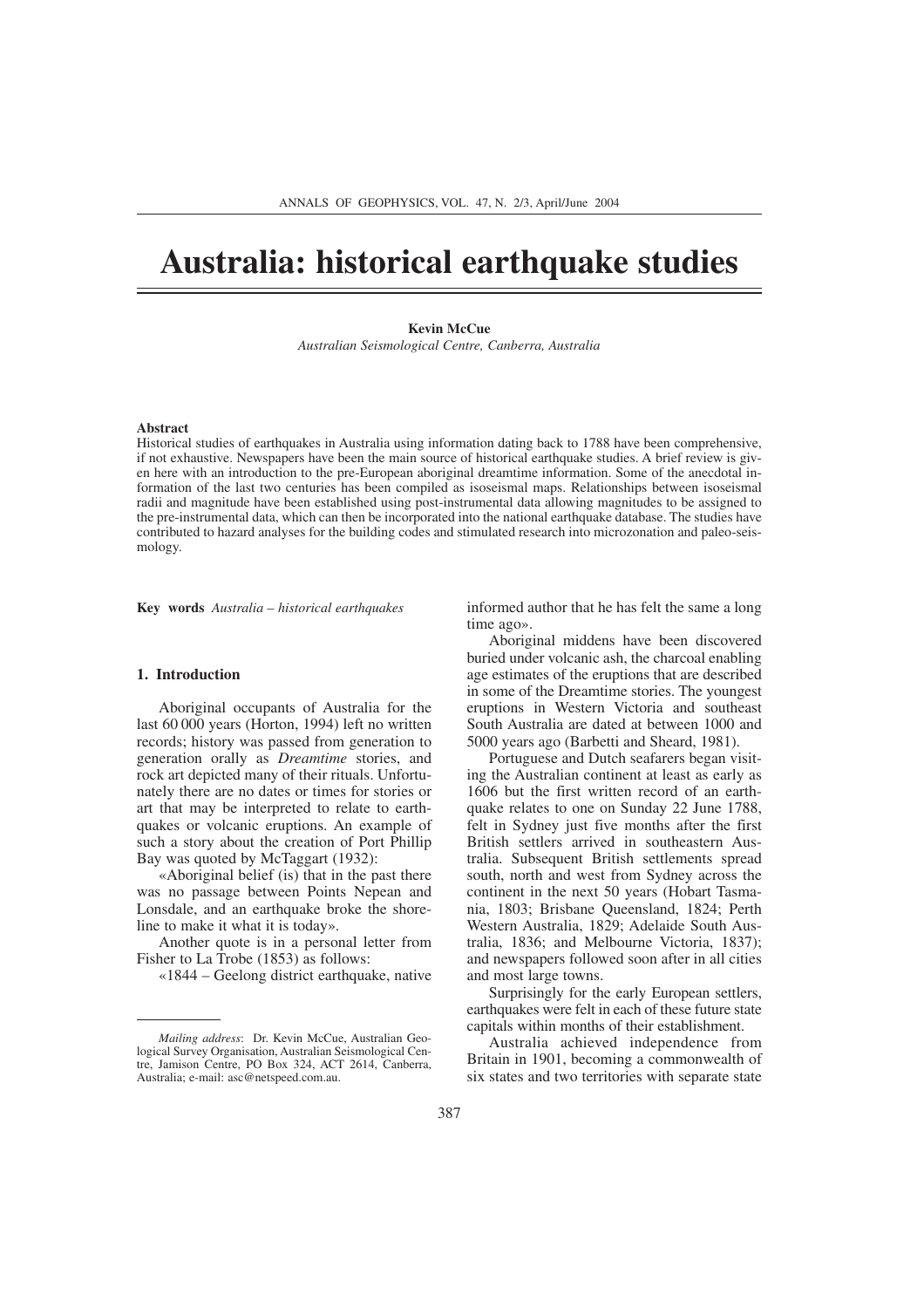governments and state constitutions. Commonwealth and some state agencies monitor earthquakes in their jurisdictions but arguments about mandated responsibility, and therefore who should pay, have caused network problems over the years.

The first seismograph in Australia, a Gray-Milne instrument, was installed at Melbourne in 1888 but records only remain from the second phase of installations when Milne seismographs were established in Perth (1901), Melbourne (1902), Sydney (1906) and Adelaide (1909). Between 1788 and the early 1900s, newspaper articles were the main source of information about earthquakes and continued to be important until the 1960s.

# **2. The pre-instrumental period**

Mention of earthquakes in Australia was made in several early texts including the series *Historical Records of Australia* published by the Library Committee of the Commonwealth Parliament in 1914. These were a reproduction of the original reports of the founding Governor Phillip to Lord Sydney, the Home Secretary in England, which started in 1788. Phillip sent several handwritten versions of the same report on different ships to try to ensure that at least one arrived. The reports were not always identical. A 1789 publication reproduced by the Library of Australian History in 1978 mentions that *three earthquakes were felt during the first six months of abode there* without further details. One of these would have been the event on 22 June 1788 which is reported to have occurred in the evening in one account by Phillip (Historical Records of Australia, 1914), or at 11:00 a.m. (Howe, 1952). In another account, Phillip does not mention a time of day (Historical Records of Australia, 1914).

The first publication on Australian earthquakes was Jevons's (1859) description of earthquakes in New South Wales between 1788 and 1842. The Reverend W.B. Clarke, known as the father of Australian geology (Mozley, 1965), collected anecdotal information on 160 earthquakes in Australia and New Zealand (Clarke, 1869) but his list of earthquakes was destroyed in a fire in 1882. Heaton (1879) listed a number of earthquakes in most Australian states except Western Australia from 1788 to 1877.

Towards the end of the 19th century, geologists, surveyors, astronomers and meteorologists all took an active interest in earthquakes in Australia and New Zealand and formed the Seismological Committee of the Australasian Association for the Advancement of Science (AAAS). This committee was responsible for the introduction of the Milne pendulum seismometers and for the compilation of lists of reported earthquakes with intensities (Rossi-Forel scale) for the period 1892 to 1913. The committee included A. Biggs, R. Ellery, H. Russell, C. Todd and G. Hogben from both sides of the Tasman Sea. Their lists have been the nucleus for subsequent historical studies of individual events and seismicity studies. Government geologist Edgeworth David prepared a map of earthquakes in SE Australia for publication in the Sydney paper *The Daily Telegraph* in 1902, reproduced in fig. 1.

Another early scribe (Dodwell, 1910) provided descriptions of earthquakes in South Australia for the four years prior to the installation of the seismograph there, in 1908 according to Dodwell, though other references suggest the Milne was not in operation until 1909. Prior to its shipment to Adelaide this instrument was under test in London at the time of the 1906 San Francisco earthquake and that seismogram was on display at the Science Museum, London until at least the 1970s.

Several seismologists including the author investigated early earthquakes in South Australia but the most significant study was undertaken by Malpas (1993) who produced five volumes of isoseismal maps covering the period 1837 to 1964, including copies of the source material. Thirty five of the isoseismal maps were drawn for the pre-instrumental period. She also made special studies of the most important events, the larger earthquakes and those near the capital Adelaide.

Burke-Gaffney SJ (1952), whilst based at Riverview College Observatory that was founded in 1909, used the AAAS lists and press reports to compile a list of 82 Australian earthquakes from 1883 up to 1949. A quality indicator was assigned to each location. He apparent-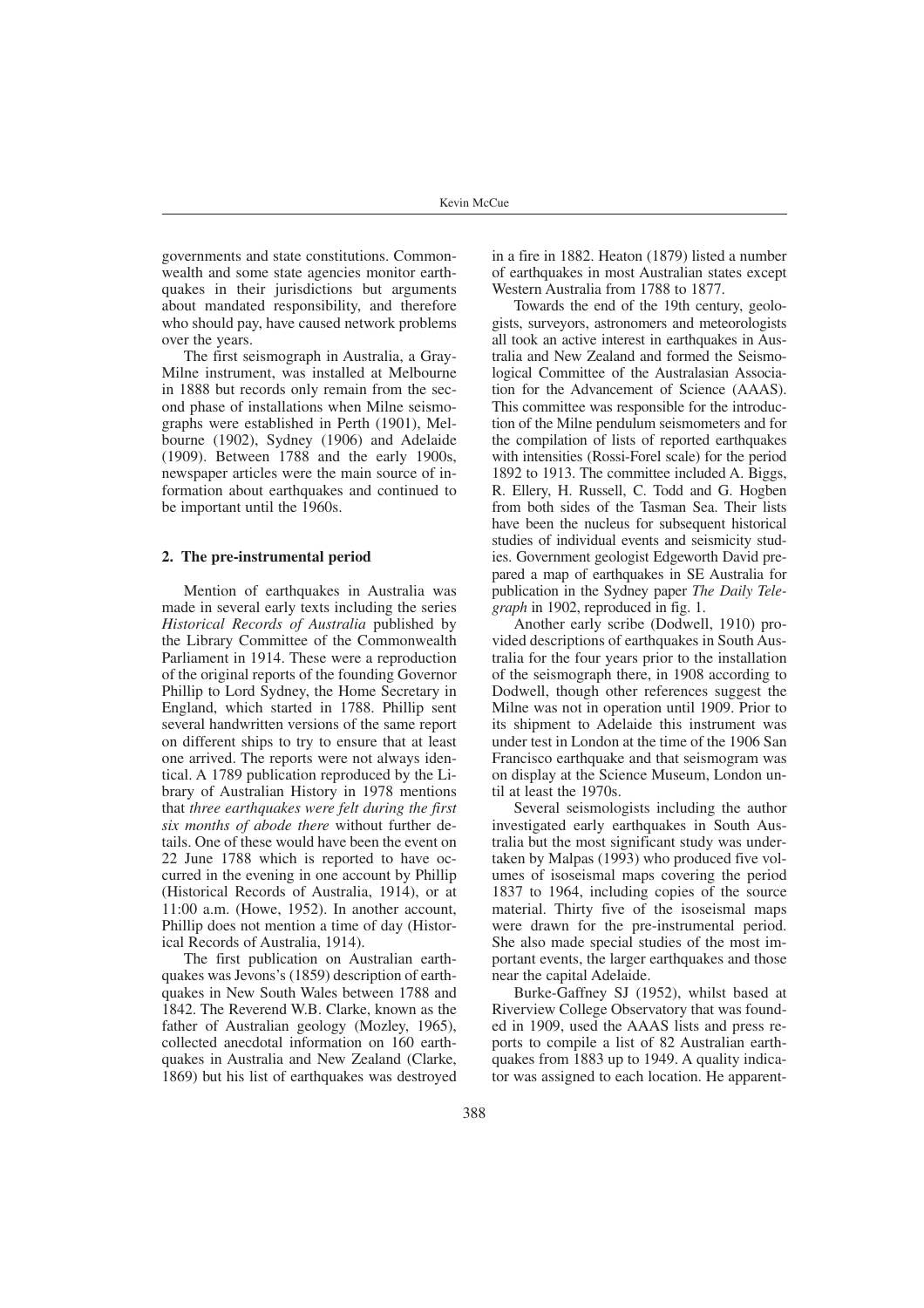

**Fig. 1.** A 1902 *Daily Telegraph* newspaper map of earthquakes in Eastern Australia compiled by Edgeworth David.

ly compiled isoseismal maps for the pre-instrumental earthquakes though these have not been found. He did not assign magnitudes to events prior to 1912 in New South Wales, 1922 in Victoria and Tasmania and 1937 in other states.

The Observatory, which houses the longest running seismograph station in Australia, kept a fairly complete newspaper clippings book which provided much useful information for subsequent studies of early earthquakes throughout Australia and in Papua New Guinea.

Doyle *et al.* (1968) summarised the history of earthquakes and seismological research in Australia up to 1966 and prepared a comprehensive reference list of historical earthquake sources. They tabulated 161 Australian earthquakes and their lists formed the core of the preliminary computerized Australian earthquake catalogue (Denham *et al.*, 1975).

Everingham and Tilbury (1972) compiled a list of earthquakes in Western Australia from newspapers, meteorological reports and a review of the Perth Observatory seismograms for the period 1849 to 1960. The same year Underwood (1972) published a catalogue of Victorian earthquakes with intensities, dating back to 1841.

The first and only historian not also an Earthscientist, to investigate and publish information on historical earthquakes in Australia was Cynthia Hunter. Her self-published book on earthquakes in the Hunter region of New South Wales 1788-1989 (Hunter, 1991) was ready for publication when the 1989 Newcastle earthquake occurred.

A very remarkable sequence of earthquakes occurred northwest of Tasmania in the period 1883 to 1892 (Carey and Newstead, 1960; Ripper, 1963). In the first three years, 2540 earthquakes were felt in NW Tasmania, some of them throughout the island and up to 600 km away in Kiama New South Wales, 50 km south of Sydney. These events are shown on Mallet's (1858) map. Michael-Leiba (1989) drew isoseismal maps for the larger Tasmanian earthquakes of the series and the later coincident 1946 event.

Rynn (in Rynn and others, 1987) searched newspapers and other sources to make a comprehensive list of earthquakes in Queensland, and prepared isoseismal maps for the larger earthquakes dating back to 1841.

## **3. Some damaging earthquakes**

Earthquakes are not widely considered a significant threat in Australia but as the historical and recent record demonstrates, earthquake risk is increasing with time as the population expands both numerically and spatially as discussed below. People seem to have a short memory about earthquakes except for those that cause great loss of life or property.

No deaths or significant structural damage were observed in the 19th and late 18th centuries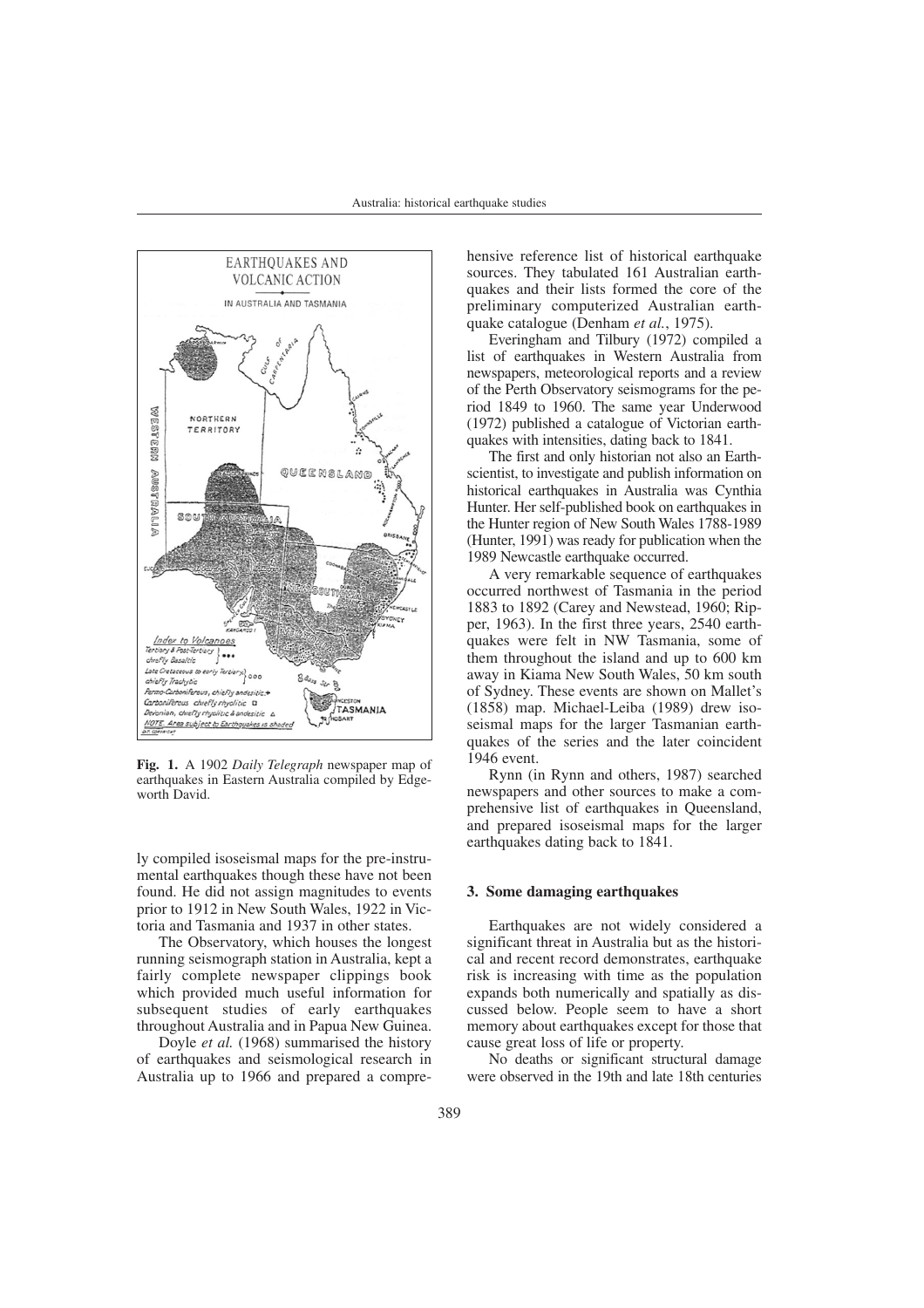Kevin McCue

in Australia. Since then fifteen deaths resulted from two earthquakes in Australia; in 1902 a magnitude 6.0 earthquake caused two deaths by heart attack in Adelaide, and in 1989 twelve people died in damaged buildings and a thirteenth of a heart attack in Newcastle. The 1989 magnitude 5.6 Newcastle earthquake was the most damaging natural disaster in Australia's modern history to date, causing more than \$A 1.2 billion damage. Most of this damage was to houses, either unreinforced masonry or timber framed houses with unreinforced masonry footings and chimneys. Fourteen schools, two hospitals and the ambulance and fire stations also suffered extensive damage.

The pattern of damage in Newcastle in 1989 mirrored that in the previous most damaging

Australian earthquake, in Adelaide South Australia in 1954. This caused about \$A120M damage, most of it to unreinforced masonry buildings. Instrumental data led the International Seismological Summary (ISS) to locate the epicenter 400 km south of Adelaide. Bolt (1956), whilst a PhD student of Bullen at Sydney University, studied this earthquake and was able to relocate it close to the Eden-Burnside Fault south of the city where the damage and intensity was greatest. A major hospital and a university now stand at the site of the epicentre.

Most Australian houses have earthquake insurance cover because it is offered free with fire insurance though the deductible amount varies between companies. The problem with insur-



**Fig. 2.** Seismicity of Australia 1788 to 2000. The dot size is related to magnitude, the smallest magnitude 4, the largest magnitude 7.2.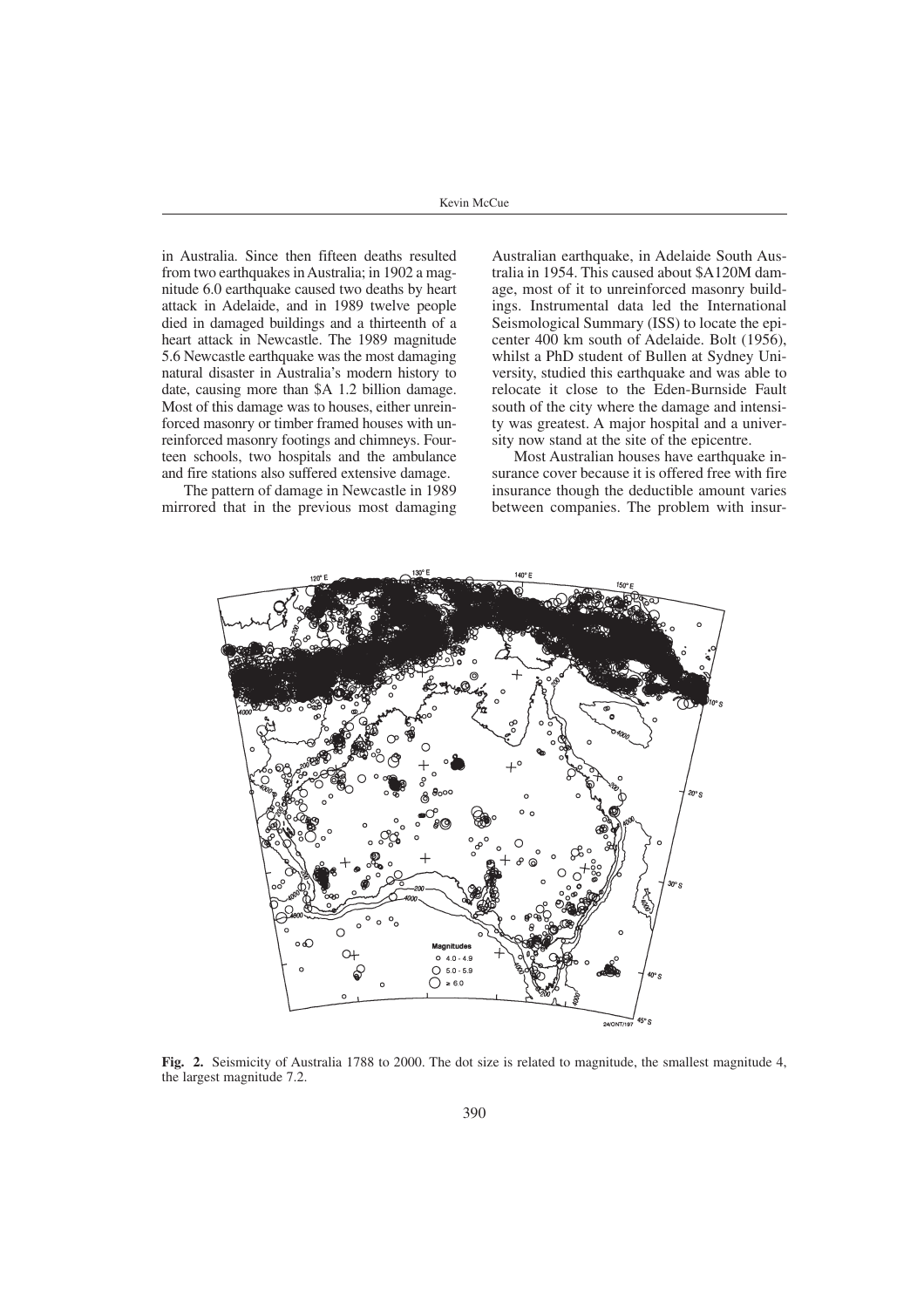ance is that it will only cover the cost of restoring the building to its pre-earthquake state, not strengthened or made more resilient to prepare for the next damaging earthquake. A map of known earthquakes of magnitude 4 or more between 1788 and 2000 is shown in fig. 2. The historical events form a subset of the pattern of recent events.

The occurrence of recent large earthquakes, including five of the world's ten known intraplate surface-rupturing events in the 20th century (Johnston and Kanter, 1990), should dispel the notion that earthquake risk is negligible in Australia. The very short instrumental record makes it difficult to be confident when selecting source zones, recurrence rates and maximum magnitudes for either a probabilistic or deterministic seismic hazard analysis, but several attempts have been made making use of the historical data.

The Australian earthquake code is into a third edition since its introduction following the 1968 Meckering earthquake (Bubb, 1999). The goal of the code is life safety but in only a small percentage of Australian buildings have engineers used earthquake engineering principles in their design and construction. Consequently, the next *M* 5+ earthquake near an urban area will cause a repeat of the damage at Adelaide and Newcastle. Nothing will have been learned from history.

The Australian Earthquake Engineering Society (AEES) was established following the 1989 Newcastle earthquake to educate the public and engineers about earthquakes in Australia, to affiliate with the International Association of Earthquake Engineering and to promote links with the New Zealand Society for Earthquake Engineering. It became a Professional Society of the Institution of Engineers Australia and many of its members are on the earthquake loading code committee.

# **4. The frequency of earthquakes in Australia**

The Australian continent is wholly intraplate but suffers a relatively high level of seismicity for such an environment. Based on the number and magnitude of recorded events since 1900, the

seismicity can be approximately described by a recurrence relation of the form

$$
Log Nc = 5.3 - M
$$

where *Nc* is the cumulative number of earthquakes per year of magnitude *M* or more (Richter or local scale  $(M_L)$  for magnitude 6.0 or less and surface-wave scale (*Ms*) above magnitude 6.0).

In the last 100 years in Australia the largest known earthquake had a magnitude of  $M_s$ , 7.2 and there were about 20 earthquakes that were at least magnitude *Ms* 6.0. From the above equation, the expected once-per-year earthquake has a magnitude (Richter scale) of 5.3, the ten year event magnitude *M* 6.3. Earthquakes are not randomly distributed across Australia, and nor is the population, most Australians live in cities in a narrow coastal belt in southeastern Australia, so understanding the causes of intraplate earthquakes becomes a critical goal of the hazard computation process.

Compare the Australian record with the earthquake record of the last 100 years in Italy where the largest known earthquake had a magnitude of *Ms* 7.5. There were about seven shallow independent earthquakes of magnitude *Ms* 6.0 or more, and the once-per-year (shallow) earthquake has a magnitude of about 5.1. In New Zealand, the rate of shallow seismicity  $(\leq 40 \text{ km})$  is also similar to that in Australia.

The land area of Australia is about 25 times that of Italy and 15 times that of New Zealand which accounts for the higher relative hazard rating of Italy and New Zealand.

# **5. Australia's current earthquake catalogues**

Only three independent seismic monitoring organisations now exist in Australia and they maintain their own catalogues. They are the Commonwealth Government funded Geoscience Australia (GA), the privately funded Seismology Research Centre (SRC) of Environmental Systems and Services and the State Government operated South Australian Department of Primary Industries and Resources (PIRSA).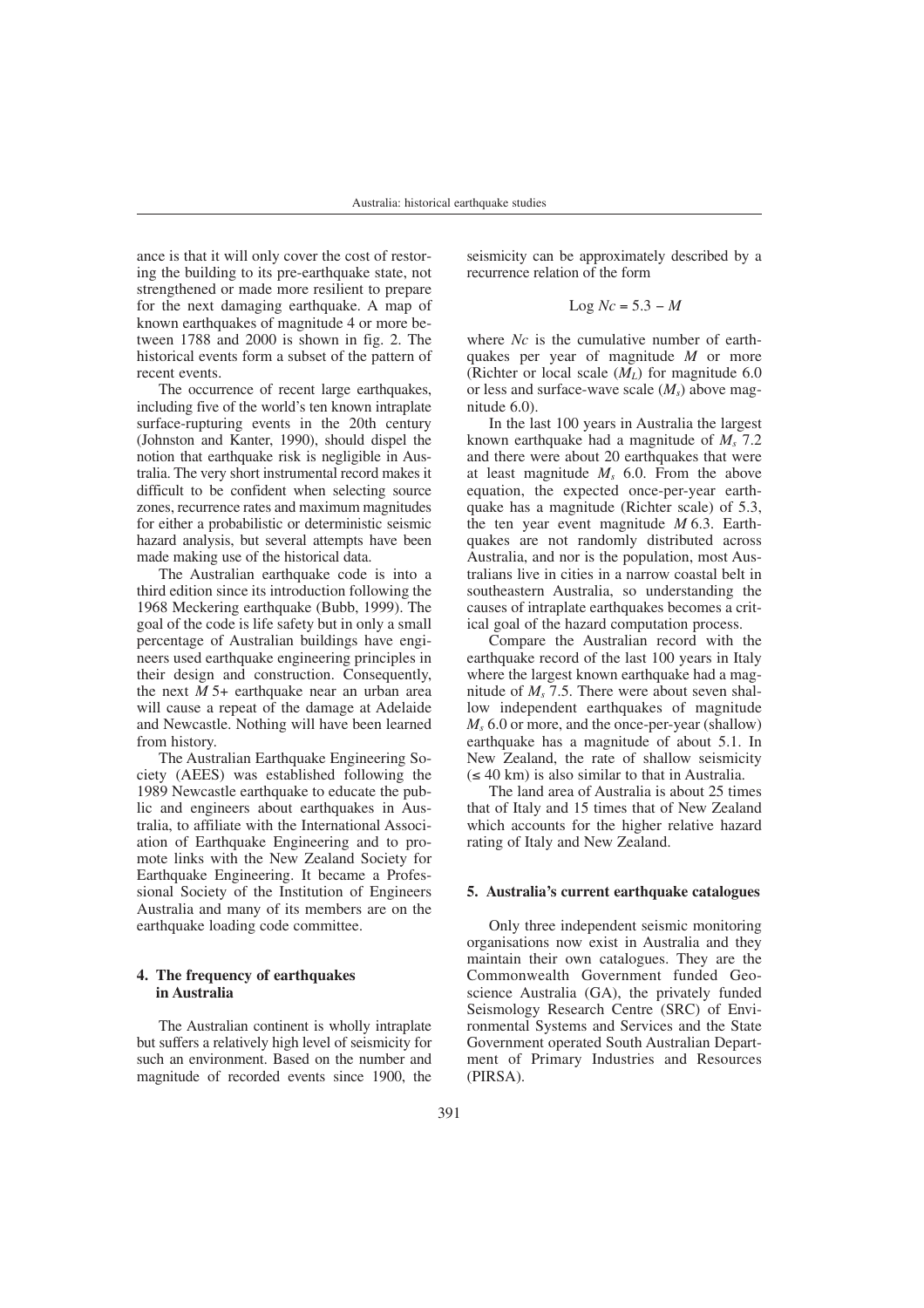## 5.1. *History of the catalogues*

Canberra is the hub of a modern telemetered broadband national network operated by GA, some 30 stations, supplemented by networks of triaxial digital mainly triggered recorders operated by SRC in Eastern Australia and PIRSA in South Australia. Altogether there are more than 200 seismographs currently installed in Australia. GA's national network has an average station separation of about 500 km, the SRC and PIRSA networks a station separation of about 50 km. The national detection capability is about  $M_L$  3.2 whilst SRC and PIRSA claim *M<sub>L</sub>* 1.5 within their networks.

In the mid-1980s state and university agencies agreed to exchange basic epicentral and arrival time information and to store the epicentre data in a datafile held by the Commonwealth Government's Bureau of Mineral Resources (renamed Australian Geological Survey Organisation and now Geoscience Australia). This datafile was migrated to an Oracle relational database in 1991/92 (Lenz *et al.*, 1992).

Geoscience Australia and SRC operate independent earthquake alarm systems.

# 5.2. *Description of the National catalogue*

Geoscience Australia's database QUAKES is a world earthquake database built on the ISS, ISC and NOAA historical catalogues. All known solutions are included for each event with a flag marking the preferred solution. A link has been established to the GA tsunami database (McCue and Lenz, 1996) so that the preferred earthquake solution can be linked to observations in the tsunami database. Most of the tsunamis along the Australian coast originated with major earthquakes around the circum-Pacific belt or Banda Sea arc. The largest tsunamis along the southeast coast were from South America in 1868, 1877 and 1960, and along the northwest coast from the 1883 Krakatoa eruption and 1977 Sunda earthquake.

Agencies solicit felt reports for significant or widely felt earthquakes, by questionnaire mailouts, phone and recently by email. There were ten maps compiled each year on average in the 1990s compared with a total of some 70 maps for the historical pre-1900 period.

A table has been set up in QUAKES for intensities which includes the event identification, place name, state, latitude, longitude and intensity with a link to the Australian Place Names Gazetteer to allow selection of the place name and automatic download of the latitude, longitude and state. Isoseismal maps have been drawn up for some 450 earthquakes.

# **6. Isoseismal maps**

Many observers and researchers have published isoseismal maps in Australia, using first the Rossi-Forel, then the modified Mercalli scale (Eiby, 1966). Ian Everingham initiated a project to collect all known maps and reproduce them in a standard format and on the modified Mercalli scale. These were subsequently published in three isoseismal atlases (Everingham *et al.*, 1982; Rynn *et al.*, 1987; McCue, 1996). The magnitude range represented by the maps is from  $M_L$  1.6 to  $M_s$  7.2 and the period range 1841 to 2000.

Reports of the Australasian Association for the Advancement of Science covering the period 1892 to 1913 provided a valuable reference source for intensities. News articles and letters to the editor in local and regional newspapers were the main source of information. Other useful sources were lighthouse keepers' logs and weather reports compiled by a wide network of meteorological observers. These valuable records have been archived. The occasion of the centenary and then bi-centenary of Australia triggered the publication of a number of regional historical studies that include anecdotal information on important local earthquakes.

With two exceptions historical earthquake reports have all been written in English. The German naturalist Leichhardt happened to be in Newcastle (New South Wales) when the October 1842 earthquake occurred there and his letter to a friend in England (translated by S. Lenz, personal communication) regarding the felt effects was reproduced by McCue (1996). Sieberg (1932), another German naturalist and explorer, published a list of earthquakes in Aus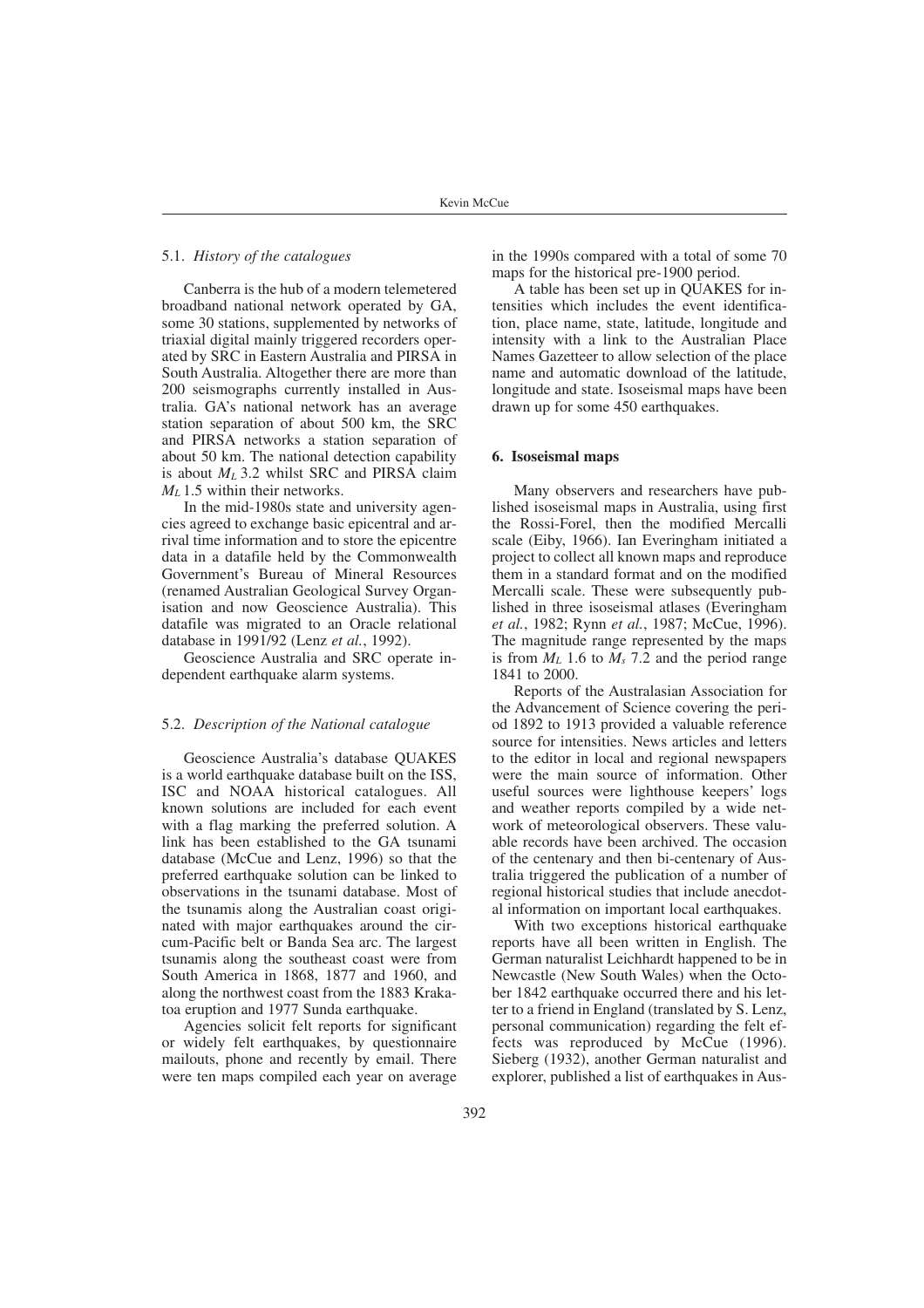tralia and Papua New Guinea that was translated by G. Hoch (personal communication). The many technical terms in these reports, especially the latter, were a challenge for non-geologist German speakers.

Perrey (1844-1873) too was consulted whilst the author was a student in London but the reports often consisted of «*Australian meridian sans details»*.

## **7. Magnitudes from isoseismal maps**

The location of historical earthquakes is usually taken as the centre of maximum damage or the centre of the felt area. Focal depth is difficult to estimate when the reporting population is sparse.

The one missing parameter from all these early catalogues which prevents their use for hazard analyses and addition to databases is the earthquake magnitude. Several attempts have been made to use the Australian intensity information to estimate magnitude as shown in fig. 3. There is a linear relationship between magnitude and felt area, but there may be some unexplained change in the way magnitudes were computed about the mid 1970s.



**Fig. 3.** Plot of magnitude *versus* Radius of Perceptibility Rp for pre 1977 (diamond) and post 1977 (squares) earthquakes.

# 7.1. *Radius of perceptibility*

McCue (1980) derived a relationship between magnitude *M* (Richter scale equivalent) and Rp, the radius of a circle equivalent in area to that enclosed by the MM III isoseismal for Australian earthquakes with measured magnitude ranging from 3.6 to 7.0

$$
M = 1.03 \ln Rp + 0.13. \tag{7.1}
$$

This proved to be a simple if approximate method to assign magnitudes for pre-instrumental earthquakes or recent earthquakes that were widely felt but too close or too far from the nearest seismograph to measure the magnitude. The aim of this study was to determine the magnitudes of important historical earthquakes for which isoseismal maps had been drawn.

# 7.2. *Other intensities*

Greenhalgh *et al.* (1988) extended this study using ten times more earthquakes in a similar magnitude range to derive relationships between magnitude and  $I_0$ ,  $I_{III}$ ,  $I_{IV}$ 

$$
M_L = 0.35 (0 \pm .12) (\log R_{\text{III}})^2 + 0.63 (\pm 0.41) \cdot (\log R_{\text{III}}) + 1.87 (\pm 0.36) \tag{7.2}
$$

$$
M_L = 0.38 (0 \pm .19) (\log R_{\text{IV}})^2 + 0.49 (\pm 0.66) \cdot (\log R_{\text{IV}}) + 2.38 (\pm 0.57) \tag{7.3}
$$

$$
M_L = 1.35 \ (\pm 0.34) + 0.57 \ (\pm 0.06) I_0.
$$
 (7.4)

Where  $I_0$ ,  $R_{\text{III}}$ ,  $R_{\text{IV}}$  are the epicentral intensity and radius of MM III and MM IV isoseismals respectively. They found that the best estimate of magnitude with the lowest rms deviation was obtained using  $R_{III}$  (equivalent to  $Rp$  and  $I_{III}$ ).

# 7.3. *The completeness interval*

It is supposed that in Australia all the *M* 6 or greater earthquakes during the 20th century have been documented, possibly as far back as 1890. The record is not so good for smaller events as indicated in table I. As the networks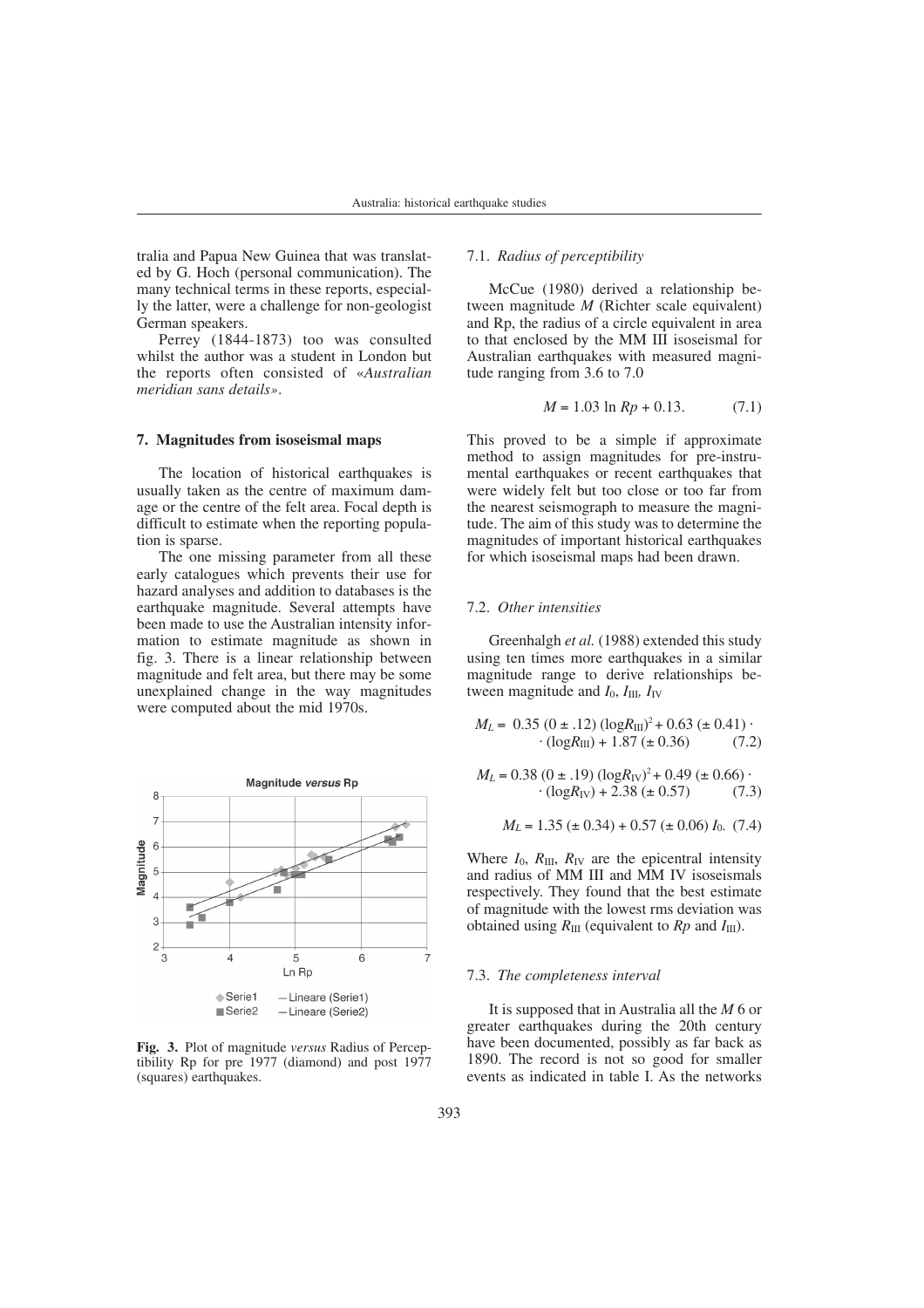Kevin McCue

**Table I.** Magnitude completeness intervals in Australia.

| <b>Table 1.</b> Integratede compreteness meet valis in Feasurand. |                                                |                                      |                                          |                                      |
|-------------------------------------------------------------------|------------------------------------------------|--------------------------------------|------------------------------------------|--------------------------------------|
| Magnitude                                                         | $\geq 6.0$                                     | $\geq 5.0$                           | $\geq 4.0$                               | $\geq 3.0$                           |
| Period                                                            | $1901 -$                                       | 1963-                                | 1975-                                    | 1995-                                |
| Reason                                                            | First seismic<br>network and<br>telegraph line | World-wide<br>Seismograph<br>Network | Arrays set up<br>in Central<br>Australia | Improved<br>and expanded<br>networks |

improved so the detection and location capability improved. The record is better for small areas in the vicinity of local networks established after the International Geophysical Year in southeastern Australia, Tasmania and South Australia in 1957/1958.

# **8. The last 20 years**

Records of historical earthquakes are not complete, but it would be surprising if any large earthquakes  $M \ge 6$  had been missed since about 1890 when most parts of the continent were populated by Europeans, and a national telegraph network was in place. Unfortunately the historical record can not extend back past 1788 so the resulting catalogue is still a short sample for hazard assessments. This has motivated Australian seismologists to get involved in paleoseismological studies.

Recent more detailed examination of intensity observations has encouraged study of the relationship between intensity and soil foundations, their depth and shear-wave velocity.

# 8.1. *Microzonation*

Isoseismal maps show that the maximum intensity is not always at the epicentre. This was the case at Newcastle in 1989 where the maximum damage was 15 km from the epicentre. This observation led to an examination of foundation soils throughout the mesoseismal area and the realisation that shallow sediments correlated closely with damage in one and two storey un-reinforced masonry buildings (Institution of Engineers, 1990).

This in turn led seismologists to undertake a Nakamura-type study of the area and collate all known borehole log records (Somerville and others, 1993). Resonance observed in ground motion spectra generally coincided with the computed quarter wavelength.

## 8.2. *Paleoseismology*

If the 20th century earthquake history of Australia is typical, and if all Australian earthquakes are shallow, if most large earthquakes have reverse mechanisms and most of them cause surface ruptures then there should be at least 100 Recent fault scarps detectable.

Surface faults in Australia since 1968 show that such scarps are about 30 to 40 km long and have vertical surface displacements of about 2m. Such features should be observable which would give us better confidence that the historical record was indeed a representative sample of large earthquakes. A comprehensive paleoseismology study would cast light on the concept of whether a maximum magnitude exists for continental Australia. The current view of seismologists is that *M* 7.5 represents a reasonable upper bound.

Fewer than twelve pre-historic Recent fault scarps have been noted during routine geological mapping (McCue, 1990; 2001). Four of these have been investigated and mapped by paleoseismologists. Satellite photographs of the prominent surface ruptures of the 20th century have been examined but the resolution is still not sufficient to detect such features unless the photo interpreter knew they were there. Air photographs have better resolution but some of the mapped scarps are still difficult to see because of erosion and lack of geographical features.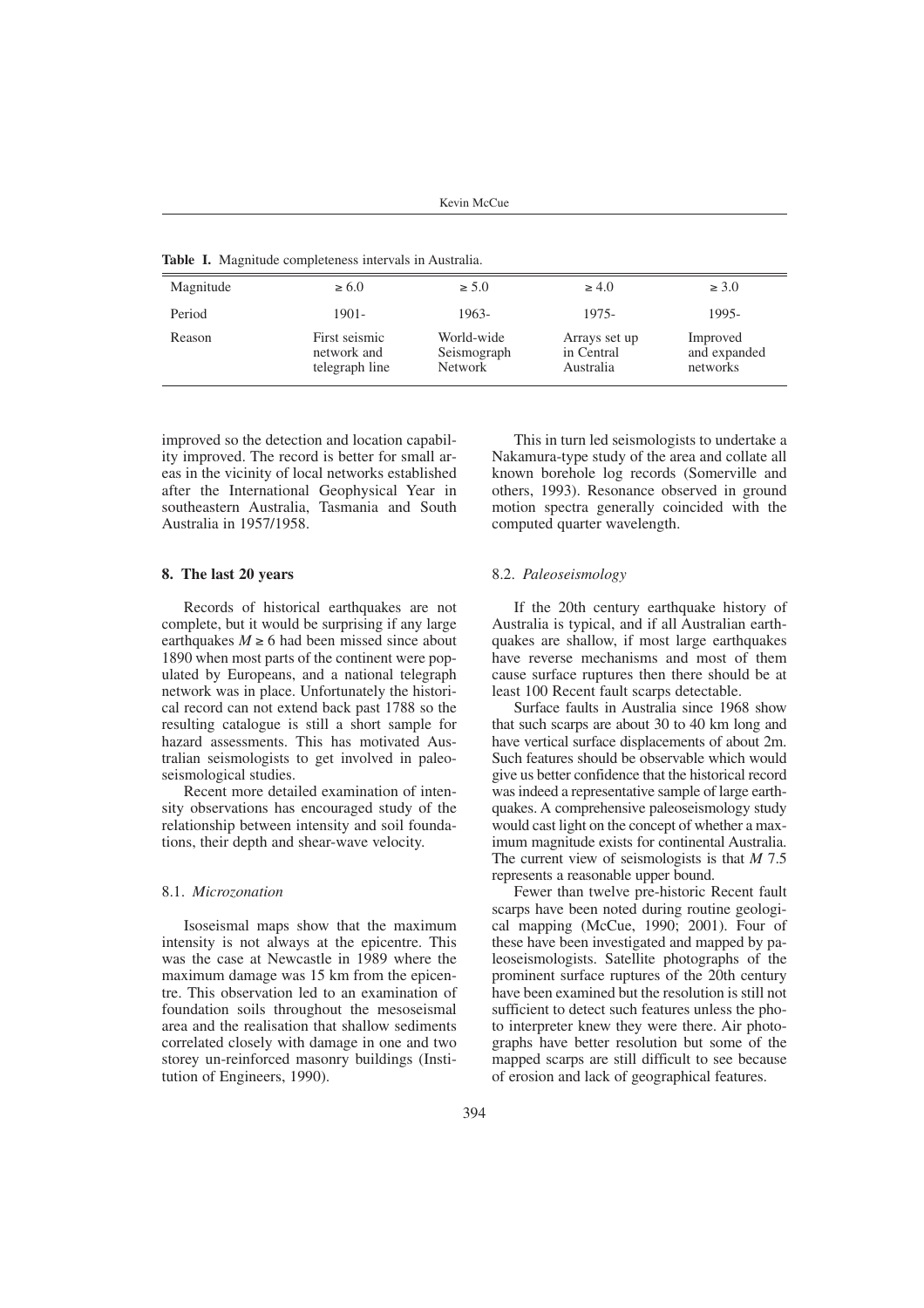Notwithstanding the problems, a systematic search of these airphotos should be made to locate possible scarps followed by ground reconnaissance to map and trench each scarp, to date them and confirm their cause.

# **9. Case histories**

# 9.1. *The 1989 Newcastle earthquake*

A shallow magnitude *ML* 5.6 earthquake struck the regional city of Newcastle New South Wales at 10:27 a.m. on 28 December 1989. Thirteen people were killed and 120 seriously injured, nine died in the partial failure of one building and three pedestrians were crushed under shop awnings which collapsed into the street. At the time, schools and colleges were closed and most workers were on Christmas holidays so injuries and deaths were relatively few.

The first question asked of seismologists by the local council charged with response and recovery was: *what is the chance of a damaging aftershock in the next 12 hours?* Rescue workers were still trying to find injured people in the partially collapsed building and were at great risk of being killed themselves if a damaging aftershock occurred. The lack of knowledge of past events meant that a considered answer could not be given. Two years later this information was available (Hunter, 1991): past earthquakes of about magnitude 5 near Newcastle in 1837, 1841, 1842, 1868 and 1925 were not followed by aftershocks, at least not large enough to be commented on in contemporary newspapers. These earthquakes ruptured Palaeozoic rock under Mesozoic sediments of the northern Sydney Basin. On the other hand, earthquakes of similar size under the southern Sydney Basin in 1961 and 1973 did have extensive aftershock sequences and on that basis the rescuers were ordered from the building until it could be made safe.

# 9.2. *Tennant Creek Northern Territory*

On 22 January 1988 between local noon and midnight, three large earthquakes shook Tennant Creek in the Northern Territory. The earthquakes were rated  $M_w$  6.3, 6.4 and 6.7 and caused a 35 km long, 2 m high fault scarp. Most buildings in the town including the local hospital suffered considerable non-structural damage, but there was remarkably little real damage given that the epicentres and surface scarps of the three events were only 40 km from the town.

A paleoseismological study of the fault scarps was made in 1992 (Crone *et al*., 1997). They dug two 25 m long trenches through the Western Lake Surprise Fault and could not conclusively demonstrate that an ancient fault scarp existed at the first trench site but did find our best evidence of prehistoric surface rupturing in the second trench. Similar short trenches through the Eastern Lake Surprise and Kunayungku scarps showed no evidence of previous faulting. This study led to speculation that large earthquakes in Australia do not recur at the same place, at least not within the last 10 000 to 100 000 years.

Some engineers have concluded from this that the site of an historic large event may be a safe place to build a high hazard facility. This is *not* the philosophy of the working group who compiled the current Australian Building Code hazard map.

So what does the historical record tell us? The Australasian Association for the Advancement of Science (AAAS) has provided the fol-

| Daly Waters                             | explosion like blasting and vibration |
|-----------------------------------------|---------------------------------------|
| Alice Springs                           | two distinct explosions               |
| Sheep camp (9 miles W of Alice Springs) | ditto                                 |
| Undoolya                                | ditto                                 |

Table II. Earthquake felt reports Northern Territory 27 August 1883, ~10 am local time.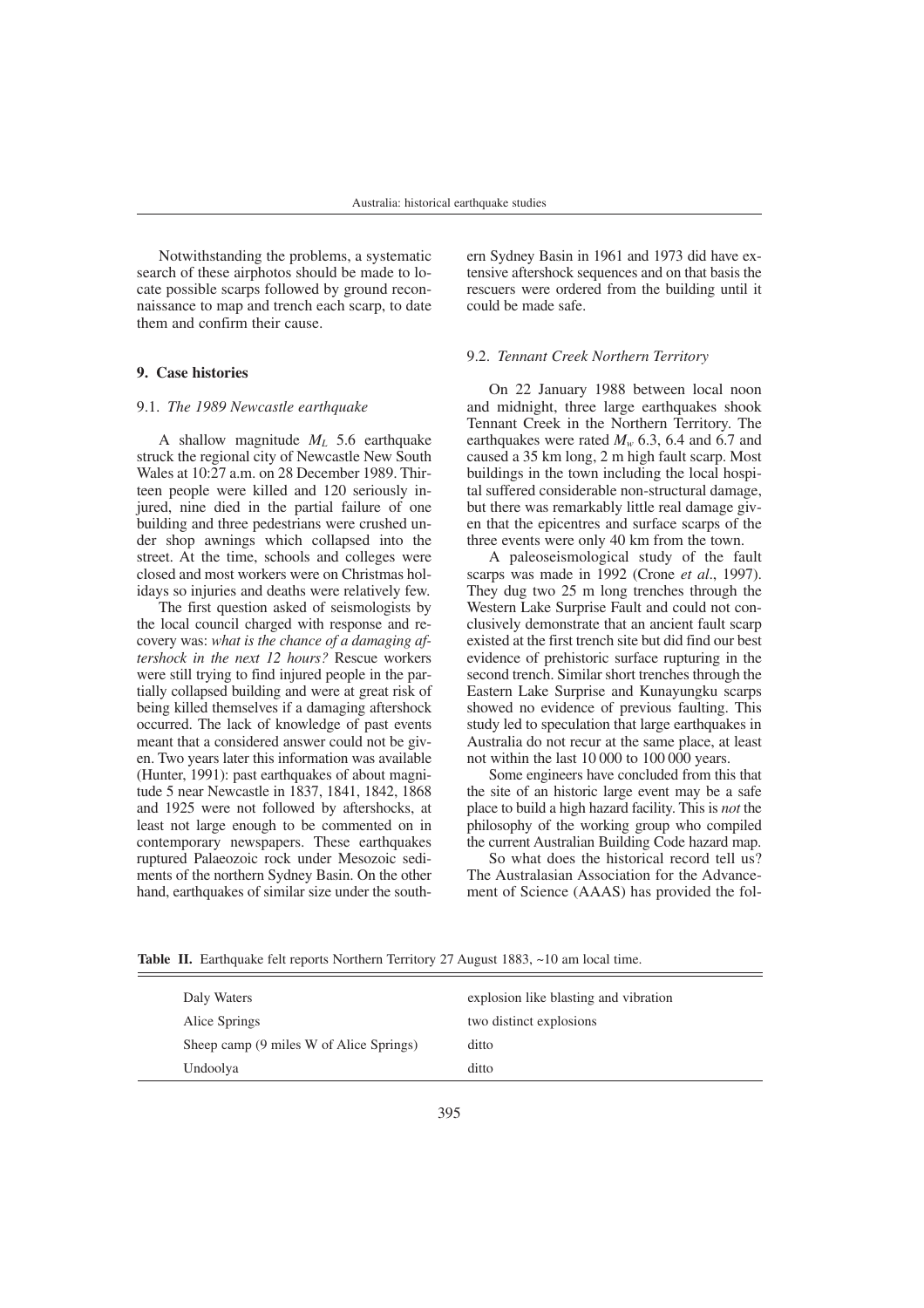lowing few reports (table II) of a previous earthquake in the Northern Territory in 1883. Eminent authors of this report of Committee No. 1 of AAAS assigned intensity RF3 (equivalent to MM3) to the felt reports. Given the time of day this assigned intensity may be on the low side. Daly Waters and Alice Springs are about 800 km apart and almost equidistant from Tennant Creek. If the epicentre was about midway between them then this felt area would correspond to an earthquake with a magnitude of at least  $M_5$  6.2 from eq. (7.1). The further the epicentre is east or west of Tennant Creek, the larger the earthquake magnitude would have to have been.

The AAAS authors mention that Daly Waters was struck by an earlier earthquake at about midnight the previous day, sufficiently intense to wake sleepers.

Data are sparse but we conclude that the 1988 large earthquake sequence near Tennant Creek was preceded by one, possibly two large earthquakes 105 years earlier, not 10 000 years ago. As noted above, the sequence of large events off NE Tasmania between 1883 and 1892 was followed by a large event in 1946. Therefore the code committee premise is not unreasonable. We should be wary of accepting the alternative suggestion that sites of large recent earthquakes are relatively safe from future large earthquakes.

# **10. Discussion**

The current database of historical and instrumental earthquakes is very sparse despite all the historical studies undertaken to date. That has serious implications for hazard analyses. If Australian earthquakes are randomly distributed across the continent (as argued by some engineers), the hazard at any point is reduced to below the level considered necessary to provide for earthquake-resistant design. Most Australian seismologists do not agree with this hypothesis. In particular, large earthquakes ( $M \ge 6$ ) in the last 100 years are distributed in the approximate ratio of 3:2:1 from Archaean Western to Proterozoic Central and Mesozoic Eastern Australia.

The Australian population is clustered along the southeast coastline so associated vulnerable

structures, infrastructure and lifelines are sparsely distributed. Conversely, oil and gas pipelines, highways and railways are extensive and have high exposure. The most sensitive structures apart from schools and hospitals (which have not been designed to resist earthquakes) are an animal health laboratory near Geelong (note the earthquake reference by aborigines in the introduction) and a new experimental nuclear reactor near Sydney. These two structures have been designed using earthquake engineering principles. A hazardous chemical waste and a radioactive waste material storage facility are planned but final sites have not yet been selected.

Useful information has been gleaned from the historical record on: i) the frequency of large and moderate earthquakes; ii) the spatial extent of possible source zones; iii) the contribution to damage caused by magnification of ground shaking within the foundation soils and; iv) the likelihood of potentially damaging aftershocks in different regions.

The historical information was used in the hazard map of Australia compiled for the current Loading Code and for the Global Seismic Hazard Assessment Program (GSHAP).

Intensity remains the strong motion parameter of choice in Australia because of the lack of accelerographs. A few accelerographs have been installed, two in each city with a population exceeding 50 000 residents. Half of the instruments are on rock, the other half on *typical* foundations for that city. Additional accelerographs are on important structures, mainly large dams. Valuable data has already been recorded on most instruments from small and moderate regional earthquakes and large distant interplate earthquakes.

Earthquakes near *M* 8 in Indonesia shake buildings in Darwin and tall buildings in Perth and Adelaide (more than 2000 km away), so strongly that buildings have been evacuated. To date no building has suffered observable damage but the number and height of tall buildings is growing rapidly.

To investigate the long-term frequency of large shallow earthquakes and source zone models, and to tackle the uncertainty in estimates of maximum magnitude, a systematic Australia-wide paleoseismological study needs to be undertaken to extend the historical record.